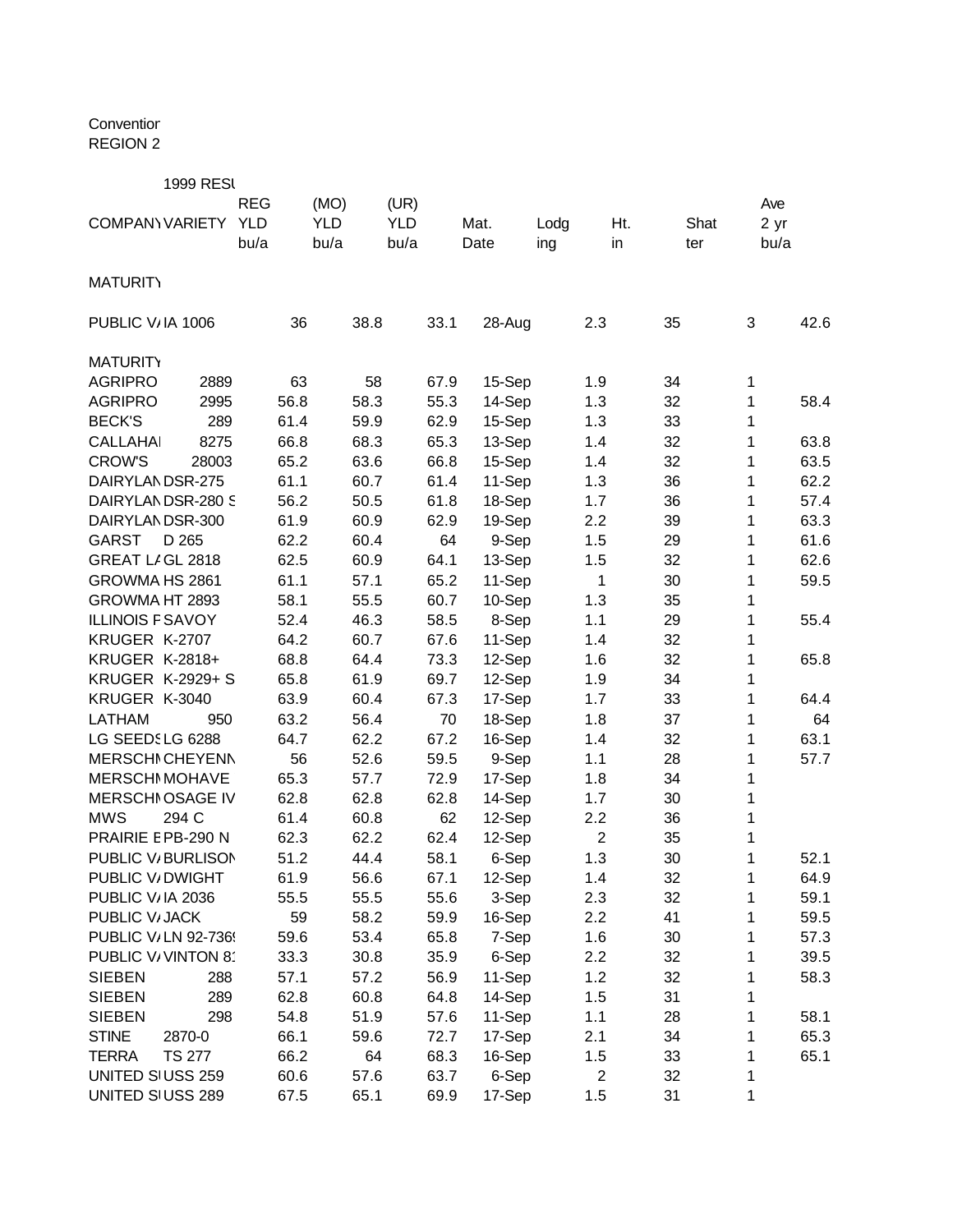|               | UNITED SIUSS 299 | 61.3 | 62.2 | 60.3 | 12-Sep | 2    | 37   | 1    |      |
|---------------|------------------|------|------|------|--------|------|------|------|------|
| <b>WILKEN</b> | 2555             | 41.1 | 38.9 | 43.4 | 28-Aug | 1.2  | 26   | 2    |      |
| <b>WILKEN</b> | 2563             | 61.6 | 53.3 | 69.9 | 8-Sep  | 1.1  | 30   | 1    |      |
| <b>WILKEN</b> | 2573             | 66.7 | 62.8 | 70.6 | 15-Sep | 1.6  | 31   | 1    | 64.2 |
| <b>WILKEN</b> | 2586 N           | 60.4 | 58.4 | 62.4 | 11-Sep | 1.1  | 36   |      | 60   |
| <b>WILKEN</b> | 2592             | 61.2 | 58.9 | 63.4 | 16-Sep | 1.7  | 33   | 1    | 61.8 |
| <b>WILKEN</b> | 2681 CN          | 59.5 | 58.9 | 60   | 12-Sep | 1.7  | 36   | 1    | 59.7 |
|               | <b>AVERAGE</b>   | 59.7 | 57.1 | 62.4 |        | 1.6  | 33.2 | 1.3  | 59.7 |
|               | L.S.D. 109       | 5.6  | 4.8  | 6.4  |        | 0.4  | 2.2  | 0.5  |      |
|               | L.S.D. 30%       | 3.5  | 3    | 4    |        | 0.3  | 1.4  | 0.3  |      |
|               | <b>STD ERR</b>   | 2.4  | 2    | 2.7  |        | 0.2  | 0.9  | 0.2  | 6.1  |
|               | <b>COEFF OI</b>  | 6.9  | 6.1  | 7.5  |        | 19.6 | 4.9  | 25.2 | 17.6 |

## **MATURITY**

| <b>AGRIPRO</b>             | 3009     | 58.3 | 59.4 | 57.3 | 13-Sep | 1.4            | 31 | 1              |      |
|----------------------------|----------|------|------|------|--------|----------------|----|----------------|------|
| <b>AGRIPRO</b>             | 3525     | 58.9 | 57.2 | 60.6 | 19-Sep | 1.3            | 33 | 1              |      |
| <b>BECK'S</b>              | 395      | 57.5 | 55.5 | 59.4 | 28-Sep | 1.1            | 33 | 1              | 61.5 |
| <b>CALLAHAI</b>            | 7317     | 61.6 | 59.9 | 63.2 | 16-Sep | 1.6            | 33 | 1              | 62.5 |
| <b>CALLAHAI</b>            | 8363     | 61   | 54.7 | 67.4 | 22-Sep | 1.6            | 34 | 1              | 62.6 |
| <b>CALLAHAI</b>            | 9393     | 57   | 54.4 | 59.6 | 27-Sep | 1.7            | 36 | 1              |      |
| <b>CROW'S</b>              | 32003    | 64.5 | 61.1 | 67.9 | 17-Sep | 1.5            | 33 | 1              | 65.3 |
| DAIRYLANDSR-309 S          |          | 55.4 | 55.9 | 54.8 | 19-Sep | 1.3            | 33 | 1              |      |
| DAIRYLANDSR-325            |          | 60.5 | 64.4 | 56.6 | 20-Sep | 1.8            | 39 | 1              | 62   |
| DAIRYLANDSR-338 S          |          | 53.1 | 58.4 | 47.7 | 19-Sep | 1.8            | 37 | 1              | 55.6 |
| DAIRYLANDSR-377            |          | 50.9 | 55.1 | 46.7 | 24-Sep | 1.9            | 41 | 1              |      |
| DEKALB CX 300              |          | 54.1 | 52.9 | 55.3 | 8-Sep  | 1.8            | 32 | 1              |      |
| <b>DEKALB</b>              | CX 339 C | 60.6 | 60.7 | 60.4 | 24-Sep | 2.1            | 40 | 1              | 59.6 |
| <b>DEKALB</b>              | CX 393 C | 66.9 | 66.7 | 67.1 | 24-Sep | 1.3            | 36 | 1              |      |
| <b>GARST</b>               | D 308    | 59.6 | 57.1 | 62.1 | 15-Sep | 1.1            | 30 | 1              | 61.5 |
| <b>GARST</b>               | D 350    | 57.4 | 55.6 | 59.2 | 22-Sep | 1.1            | 34 | 1              | 62.6 |
| <b>GARST</b>               | D 358    | 61   | 66.4 | 55.5 | 19-Sep | 1.8            | 38 | 1              |      |
| GREAT LIGL 3141            |          | 61.3 | 59.9 | 62.7 | 19-Sep | 1.7            | 36 | 1              | 64   |
| GROWMA HS 3071             |          | 59.3 | 59.4 | 59.2 | 20-Sep | 1.8            | 35 | 1              | 60.7 |
| GROWMA HS 3591             |          | 66.5 | 69.1 | 63.9 | 20-Sep | 2.2            | 40 | 1              |      |
| GROWMA HS 3971             |          | 58.7 | 65.6 | 51.7 | 23-Sep | 2.1            | 39 | 1              | 62.4 |
| HORIZON H 307              |          | 59   | 57.7 | 60.2 | 13-Sep | $\overline{2}$ | 33 | $\overline{2}$ |      |
| HORIZON HR 322             |          | 53.2 | 51.5 | 55   | 20-Sep | 1.6            | 35 | 1              |      |
| <b>ILLINOIS FIROQUOIS</b>  |          | 51.3 | 49.9 | 52.7 | 15-Sep | 1.6            | 35 | 1              | 56.6 |
| <b>ILLINOIS F MACON</b>    |          | 55.2 | 53.1 | 57.3 | 21-Sep | 1.7            | 35 | 1              | 58.3 |
| <b>ILLINOIS F MAVERICI</b> |          | 58.5 | 59.9 | 57   | 24-Sep | 2.8            | 44 | 1              | 58.3 |
| <b>ILLINOIS F SALINE</b>   |          | 41.1 | 52.7 | 29.5 | 24-Sep | 2.2            | 42 | 1              | 49.6 |
| KRUGER K-3030              |          | 57.7 | 56.1 | 59.4 | 18-Sep | 1.7            | 36 | 1              |      |
| KRUGER K-3131              |          | 63.1 | 59.2 | 66.9 | 18-Sep | 1.6            | 33 | 1              |      |
| KRUGER K-3213              |          | 60.7 | 58.5 | 62.8 | 14-Sep | 1.5            | 31 | $\overline{2}$ |      |
| <b>KRUGER K-3232+</b>      |          | 55.1 | 57.2 | 52.9 | 18-Sep | 1.3            | 34 | 1              | 60.5 |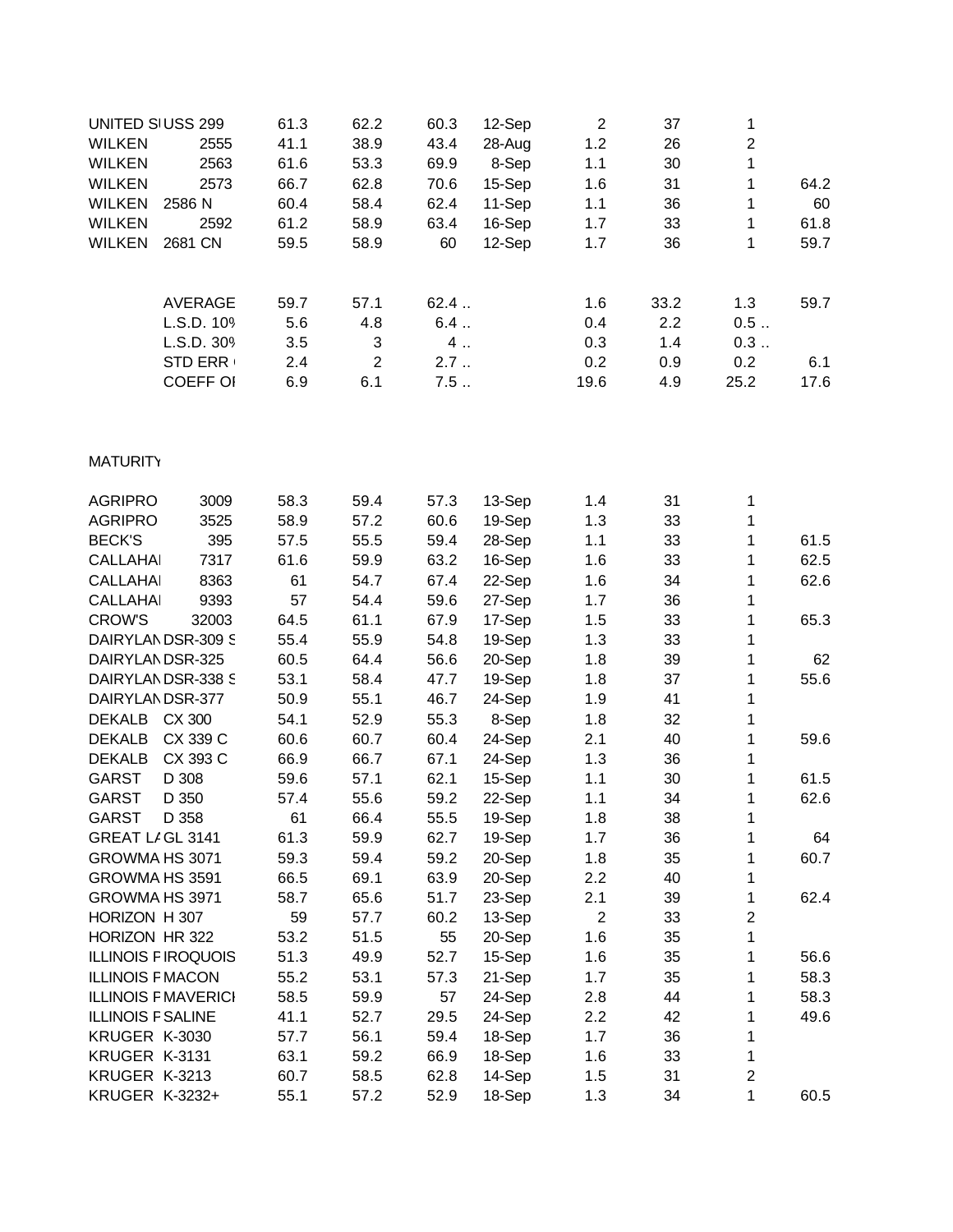| <b>KRUGER K-3333+</b>         | 61.6 | 60.3 | 62.9 | 19-Sep | 2.2            | 36 | 1 | 63.9 |
|-------------------------------|------|------|------|--------|----------------|----|---|------|
| KRUGER K-3424                 | 56.6 | 57   | 56.1 | 23-Sep | 1.3            | 32 | 1 | 60.3 |
| KRUGER K-3424 A               | 61.2 | 60.7 | 61.8 | 20-Sep | 1.5            | 32 | 1 | 65.2 |
| KRUGER K-3444 SC              | 63.6 | 68.1 | 59.1 | 20-Sep | 2.1            | 37 | 1 |      |
| KRUGER K-3515 SC              | 65.1 | 65   | 65.1 | 20-Sep | 2.1            | 38 | 1 |      |
| KRUGER K-3636 SC              | 62.1 | 67.6 | 56.6 | 20-Sep | 1.2            | 36 | 1 |      |
| KRUGER K-3717                 | 54.9 | 57.3 | 52.5 | 29-Sep | 3.1            | 38 | 1 | 60.5 |
| KRUGER K-3777 A               | 54.6 | 50.6 | 58.6 | 21-Sep | 1.6            | 34 | 1 |      |
| KRUGER K-3777 SC              | 63.9 | 64.5 | 63.2 | 25-Sep | $\mathbf{1}$   | 41 | 1 |      |
| <b>KRUGER K-3939+</b>         | 58.8 | 55.4 | 62.2 | 26-Sep | 1.2            | 33 | 1 | 61.8 |
| <b>LEWIS</b><br>372           | 65.2 | 68.1 | 62.3 | 24-Sep | 1.3            | 40 | 1 |      |
| LG SEEDSLG 6324               | 59.1 | 58.4 | 59.8 | 22-Sep | 1.4            | 35 | 1 |      |
| LG SEEDSLG 6395               | 60.6 | 59   | 62.3 | 30-Sep | 1.5            | 36 | 1 | 63.3 |
| <b>MERSCHI GARFIELD</b>       | 61.2 | 62.9 | 59.4 | 19-Sep | 2.1            | 37 | 1 |      |
| <b>MERSCHI MADISON</b>        | 63.7 | 68.2 | 59.2 | 20-Sep | 2.1            | 35 | 1 |      |
| <b>MERSCHI TRUMAN '</b>       | 57.7 | 53.4 | 62   | 20-Sep | 1.2            | 33 | 1 | 61.6 |
| MIDWEST G 3242                | 54.5 | 55.6 | 53.4 | 22-Sep | 1.7            | 34 | 1 | 60.6 |
| <b>MWS</b><br>323 C           | 58.6 | 63.2 | 54.1 | 18-Sep | 2.1            | 39 | 1 |      |
| <b>MWS</b><br>331 CSTS        | 56.1 | 58.6 | 53.6 | 20-Sep | $\overline{2}$ | 37 | 1 |      |
| <b>MWS</b><br>353 C           | 65.9 | 66.5 | 65.3 | 26-Sep | 2.2            | 34 | 1 |      |
| <b>PIONEER</b><br>9306        | 58   | 54   | 62.1 | 14-Sep | 1.3            | 31 | 1 | 61.5 |
| PIONEER 93B82                 | 62.3 | 61.9 | 62.7 | 22-Sep | $\sqrt{2}$     | 38 | 1 | 60.4 |
| PRAIRIE EPB-311               | 61.9 | 57.3 | 66.6 | 17-Sep | 1.8            | 33 | 1 |      |
| PRAIRIE SPSF 317              | 60   | 58.6 | 61.3 | 17-Sep | 1.6            | 36 | 1 |      |
| PRAIRIE SPSF 327              | 56.1 | 54.2 | 57.9 | 19-Sep | 1.5            | 34 | 1 |      |
| PUBLIC V/EDISON               | 49.1 | 47.1 | 51.2 | 18-Sep | 1.4            | 32 | 1 | 52   |
| PUBLIC V/IA 3005              | 56.1 | 59.2 | 53.1 | 21-Sep | 2.5            | 34 | 1 | 58.8 |
| PUBLIC V/LINFORD              | 47.2 | 54.3 | 40.2 | 23-Sep | 3.1            | 41 | 1 | 51   |
| PUBLIC V/ PANA                | 54.5 | 60.8 | 48.1 | 20-Sep | 2.7            | 44 | 1 | 57.7 |
| PUBLIC V/ PROBST              | 50.2 | 51.8 | 48.5 | 18-Sep | 1.4            | 34 | 1 | 54.9 |
| PUBLIC V <sub>/RESNIK</sub>   | 48.9 | 44.7 | 53.2 | 20-Sep | 1.2            | 33 | 1 | 52   |
| PUBLIC V/ WILLIAMS            | 44.1 | 38.7 | 49.5 | 26-Sep | 2.5            | 43 | 1 | 47.1 |
| PUBLIC V/YALE                 | 48   | 59.2 | 36.7 | 21-Sep | 1.9            | 38 | 1 | 53   |
| <b>SIEBEN</b><br>319          | 55.8 | 58.8 | 52.7 | 17-Sep | 1.8            | 35 | 1 |      |
| <b>STINE</b><br>3171-1        | 63.2 | 61.4 | 65   | 16-Sep | 1.4            | 35 | 1 | 63.5 |
| <b>STINE</b><br>3398-8        | 55.4 | 54.2 | 56.6 | 19-Sep | 1.4            | 33 | 1 | 60.4 |
| <b>STINE</b><br>3690-0        | 57.4 | 55.9 | 58.9 | 24-Sep | 1.5            | 32 | 1 | 61.2 |
| <b>TERRA</b><br><b>TS 348</b> | 58.4 | 51.3 | 65.5 | 19-Sep | 1.6            | 35 | 1 | 59   |
| <b>UAP</b><br>DG 3336         | 62   | 56.4 | 67.7 | 20-Sep | 1.3            | 32 | 1 |      |
| <b>UAP</b><br>DG 3395         | 59.7 | 55.7 | 63.7 | 1-Oct  | 1.5            | 36 | 1 | 61.6 |
| UNITED SIUSS 339              | 60.4 | 56.6 | 64.3 | 22-Sep | 1.3            | 33 | 1 |      |
| UNITED SIUSS 380              | 55.1 | 53.3 | 56.9 | 29-Sep | 1.4            | 35 | 1 |      |
| <b>WILKEN</b><br>3414         | 58.8 | 56.4 | 61.2 | 19-Sep | 1.4            | 32 | 1 | 62.2 |
| <b>WILKEN</b><br>3418         | 60.5 | 58.4 | 62.6 | 17-Sep | 1.4            | 36 | 1 | 62.2 |
| <b>WILKEN</b><br>3431 CN      | 59.4 | 65.2 | 53.7 | 18-Sep | $\overline{2}$ | 38 | 1 | 60   |
| <b>WILKEN</b><br>3442         | 59.8 | 59.2 | 60.3 | 21-Sep | 1.4            | 33 | 1 |      |
| <b>WILKEN</b><br>3468         | 52.9 | 49.8 | 56.1 | 25-Sep | 1.9            | 35 | 1 | 57   |
| <b>WILKEN</b><br>3494         | 58.1 | 57.5 | 58.7 | 29-Sep | 1.3            | 35 | 1 | 59.9 |
|                               |      |      |      |        |                |    |   |      |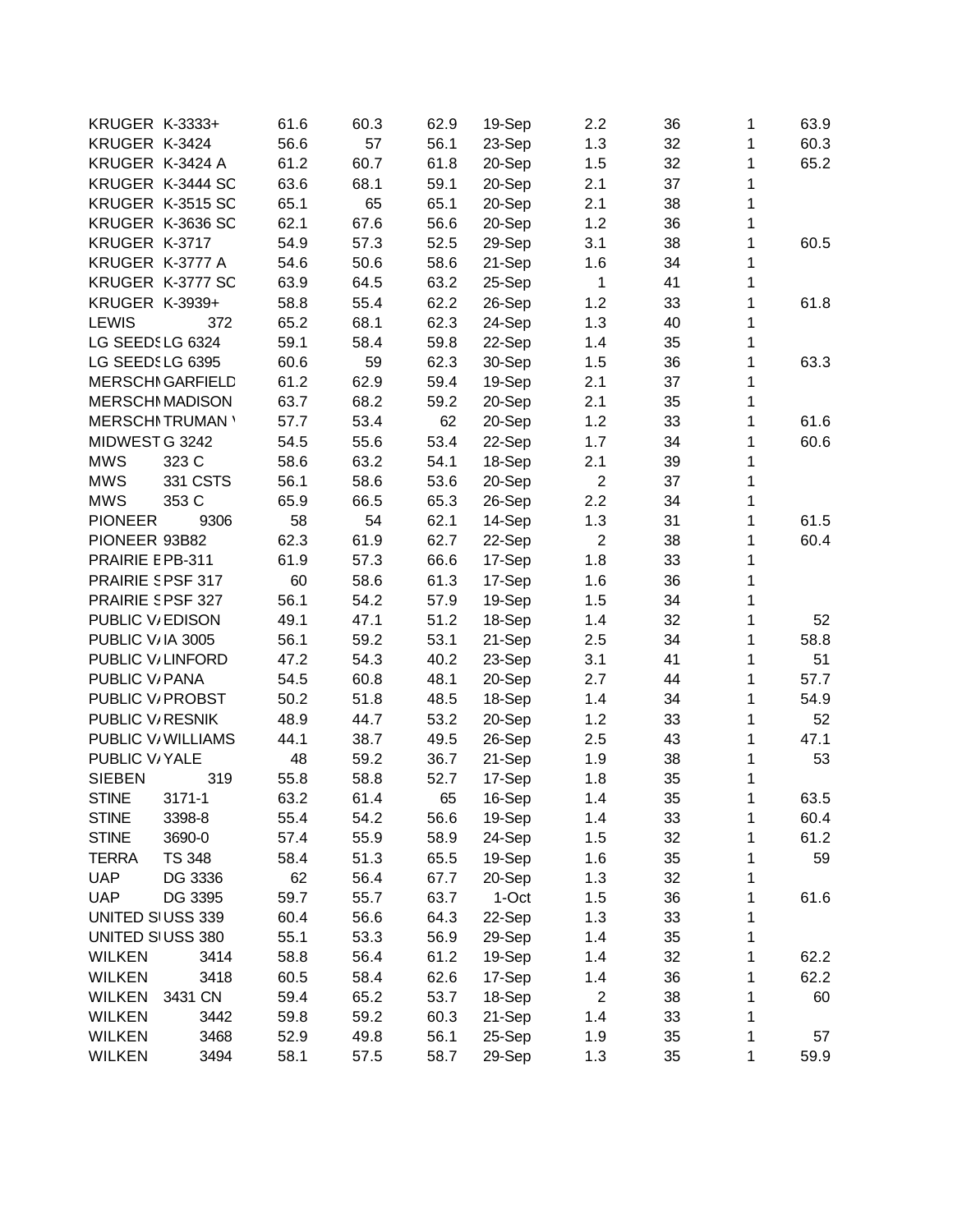|                        | <b>AVERAGE</b>    | 57.9 | 57.9 | 57.6 |        | 1.7          | 36   | 1.4                  | 59.5 |
|------------------------|-------------------|------|------|------|--------|--------------|------|----------------------|------|
|                        | L.S.D. 109        | 6    | 3.8  | 7.6  |        | 0.4          | 2.8  | 0.5                  |      |
|                        | L.S.D. 309        | 3.8  | 2.4  | 4.8  |        | 0.3          | 1.7  | 0.3                  |      |
|                        | <b>STD ERR</b>    | 2.6  | 1.6  | 3.2  |        | 0.2          | 1.2  | 0.2                  | 4.2  |
|                        | <b>COEFF OI</b>   | 7.7  | 4.9  | 9.8  |        | 18.2         | 5.7  | 26.3                 | 12.1 |
|                        |                   |      |      |      |        |              |      |                      |      |
| <b>MATURITY</b>        |                   |      |      |      |        |              |      |                      |      |
|                        | DAIRYLANDSR-400 S | 54.3 | 49.6 | 59   | 2-Oct  | 1.9          | 40   | 1                    | 57   |
|                        | DAIRYLANDST 4109  | 57.4 | 53.8 | 61   | 30-Sep | 2.3          | 39   | 1                    |      |
| <b>ILLINOIS FINA</b>   |                   | 59.2 | 54.4 | 64   | 30-Sep | 3.2          | 47   | 1                    | 59.8 |
| <b>ILLINOIS F REND</b> |                   | 60.2 | 57   | 63.5 | 30-Sep | 2.8          | 43   | 1                    | 55.5 |
|                        | KRUGER K-3913 SC  | 57.9 | 50.4 | 65.4 | 5-Oct  | 3.2          | 40   | 1                    |      |
|                        | KRUGER K-4222 SC  | 62   | 61   | 63   | 4-Oct  | 1.9          | 39   | 1                    |      |
|                        | PUBLIC V/BRONSON  | 55.4 | 50.8 | 59.9 | 1-Oct  | 3.3          | 46   | 1                    | 56.9 |
| PUBLIC V/NILE          |                   | 51.5 | 47   | 55.9 | 27-Sep | $\mathbf{3}$ | 43   | 1                    | 49.2 |
| <b>UAP</b>             | DG 3402 S         | 55.2 | 51   | 59.4 | 1-Oct  | 1.7          | 40   | 1                    |      |
| WILKEN                 | 4019 STS          | 56.6 | 53   | 60.2 | 30-Sep | 1.9          | 40   | 1                    |      |
|                        | <b>AVERAGE</b>    | 57   | 52.8 | 61.1 |        | 2.5          | 42.2 | 1                    | 55.7 |
|                        | L.S.D. 109        | 5.2  | 3    | 6.8  |        | 0.5          | 2.5  | $\ddot{\phantom{1}}$ |      |
|                        | L.S.D. 309        | 3.2  | 1.9  | 4.2  |        | 0.3          | 1.6  | Ω,                   |      |
|                        | <b>STD ERR</b>    | 2.2  | 1.2  | 2.8  |        | 0.2          | 1.1  |                      | 3.9  |
|                        | <b>COEFF OI</b>   | 6.6  | 4.1  | 7.9  |        | 14.7         | 4.3  |                      | 12.3 |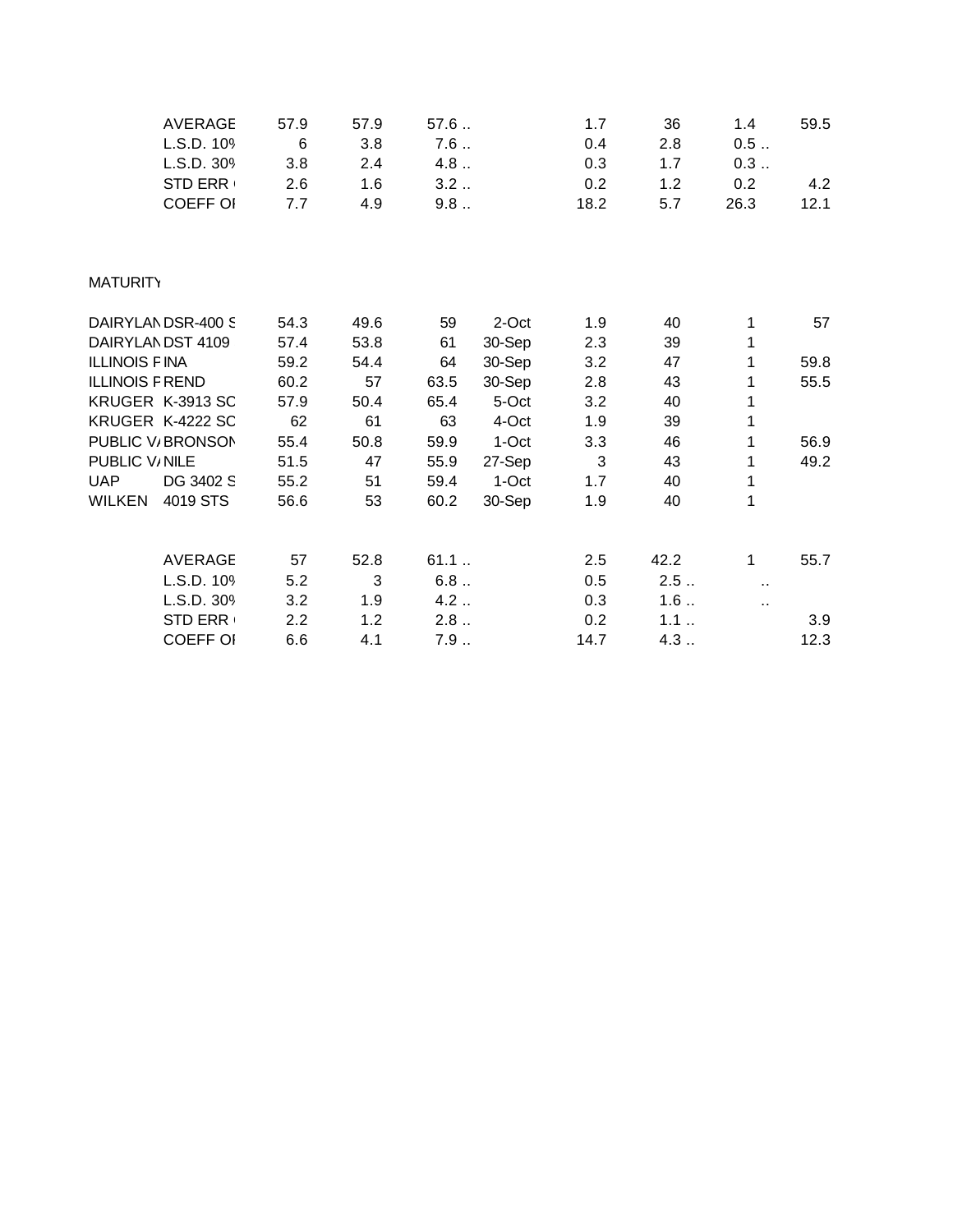| Ave  |
|------|
| 3 yr |
| bu/a |

| 43.6 |  |  |  |
|------|--|--|--|
|      |  |  |  |
|      |  |  |  |
| 62.1 |  |  |  |
| 61.4 |  |  |  |
| 60.6 |  |  |  |
| 61.1 |  |  |  |
| 57.2 |  |  |  |
| 53.5 |  |  |  |
| 63.7 |  |  |  |
| 62.1 |  |  |  |
| 63.5 |  |  |  |
| 61   |  |  |  |
| 55.9 |  |  |  |
|      |  |  |  |

| 49.7 |  |
|------|--|
| 62   |  |
| 57.1 |  |
| 58.7 |  |
| 53.7 |  |
| 39.3 |  |

61.4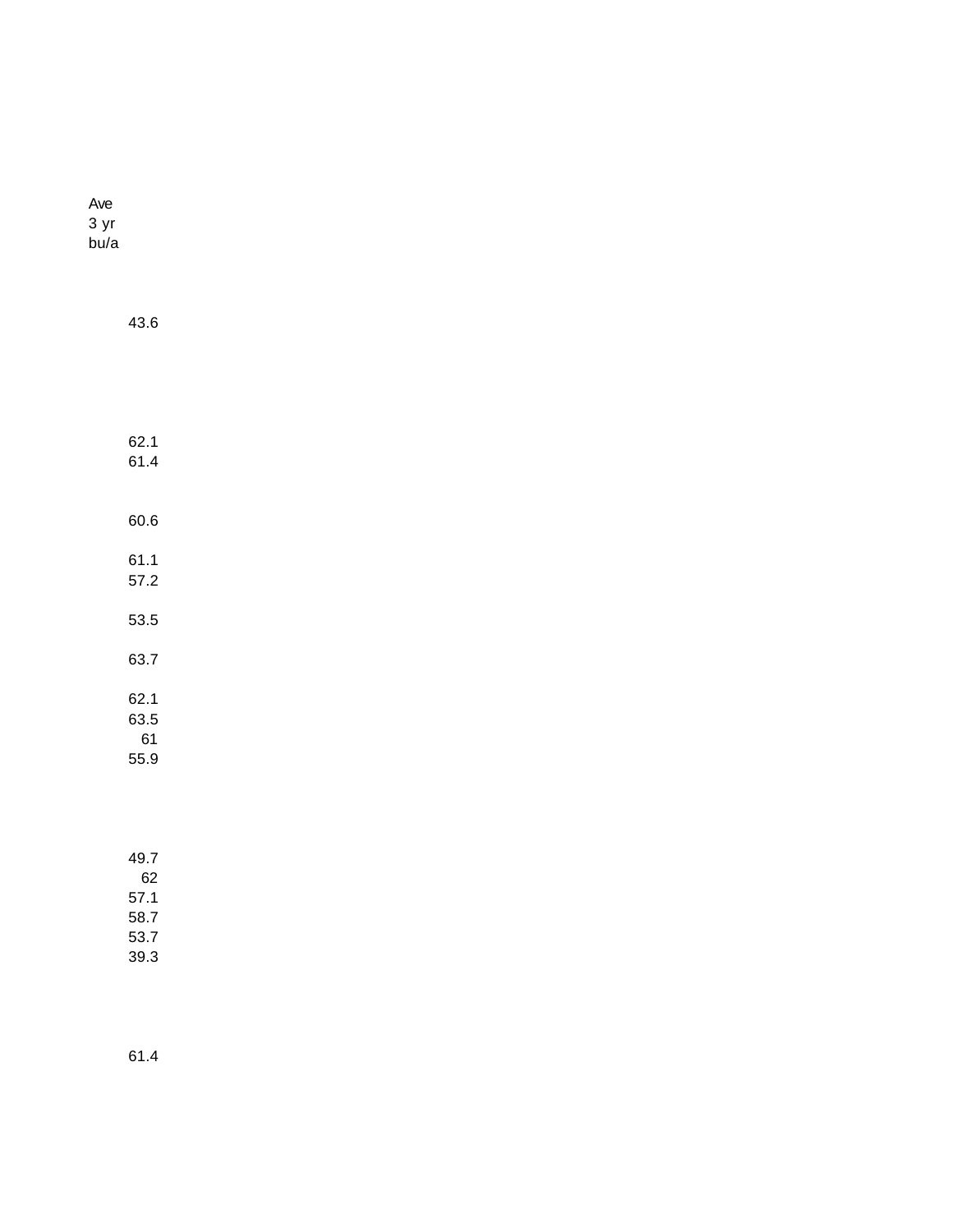| 60.3<br>58 |  |
|------------|--|
| 57.4       |  |
| 6.4        |  |

19.5

| 61.6<br>61.2<br>59.8 |  |
|----------------------|--|
| 63                   |  |
| 60.7                 |  |
|                      |  |
| 59.7                 |  |
| 60.7                 |  |

| Բ2 7<br>60 2 |  |
|--------------|--|
| 61.1         |  |
| 55.3         |  |
| 57.2         |  |
| 59.2         |  |
| 51 4         |  |

61.2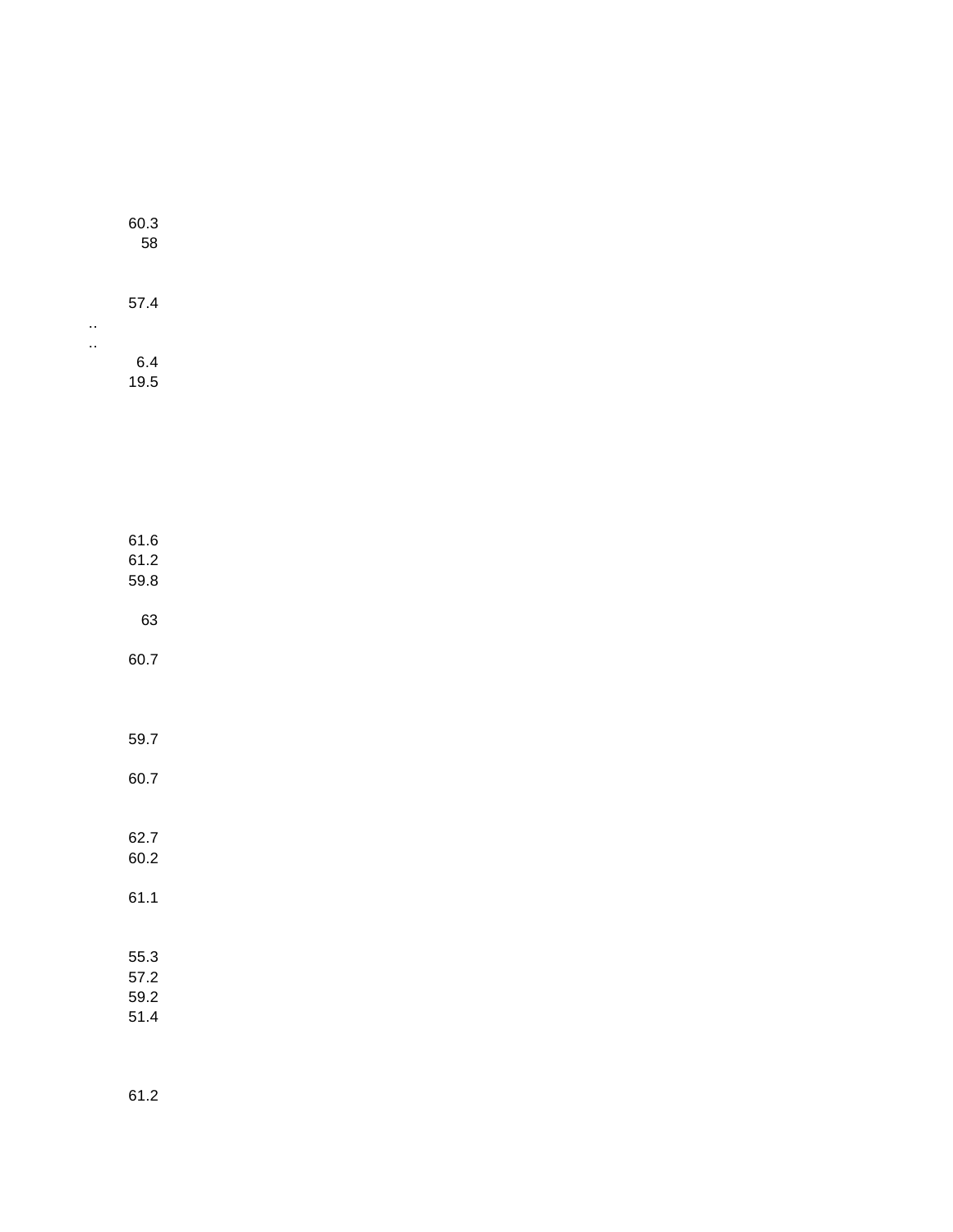62.7 61.5

61.4 61.8 60.1 58.8

50.9 58.3 52.3 57.7 54.6 52.7 46.7 54.2

| 60           |  |
|--------------|--|
| 61.3         |  |
| 60.4         |  |
| 57.1<br>58.6 |  |